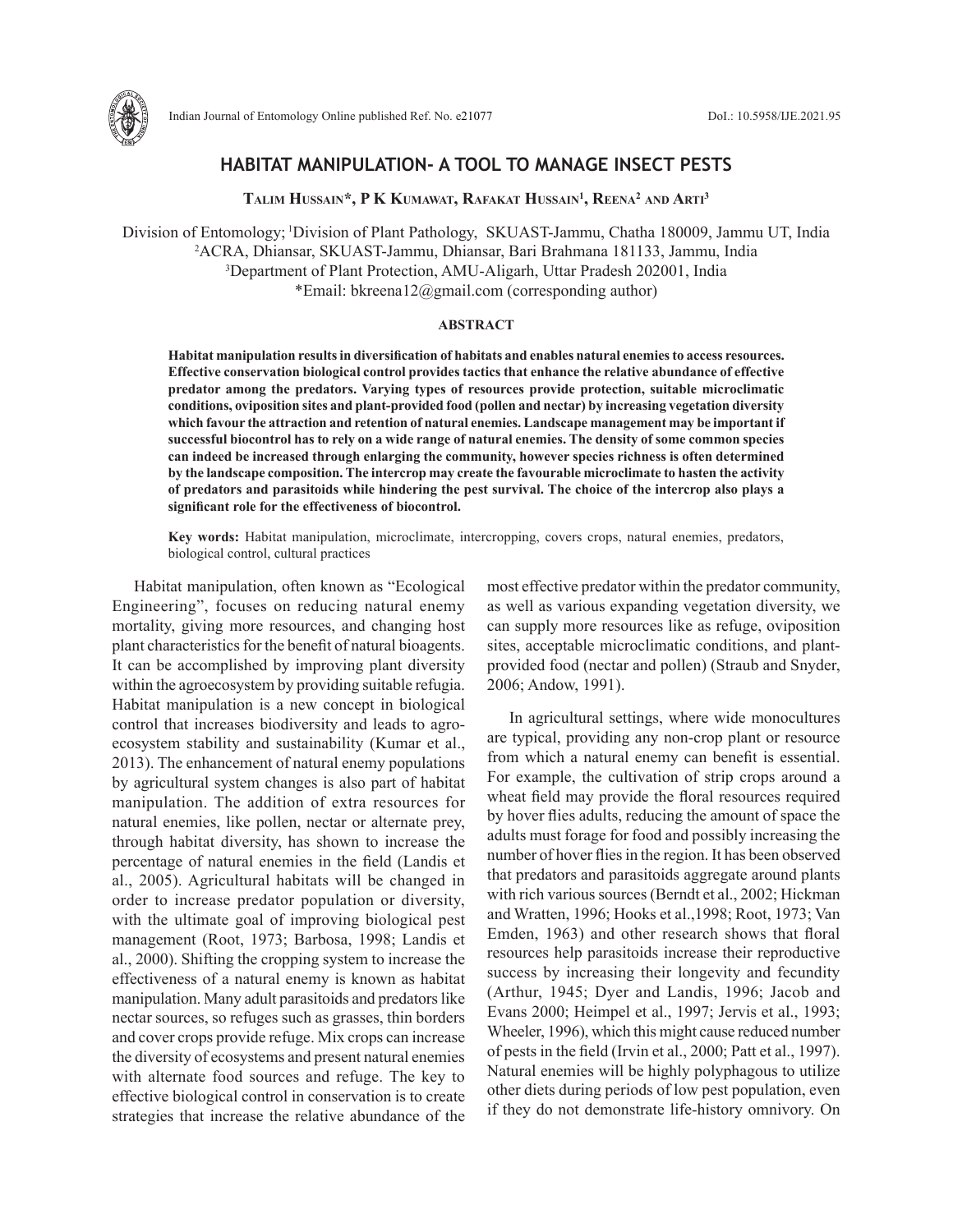farms, habitat alteration may provide natural enemies with nutrients such as pollen and non-pest herbivores until pest numbers begin to improve. The main function of these strategies is to improve diversity while also preventing insect pest attacks caused by vegetation.

Intercropping is defined by Andrews and Kassam (1976) as the planting of two or more crops in same region, as its supplementary crop sown in rows or strips within the primary crop. Due to the close proximity of appropriate refugia, intercropping has the benefit of promoting natural enemy dispersal to the most crop. The ideal supplementary crop placement should be determined to increase natural enemy transmission out of the most crop, allowing for maximum predation or parasitism rates. Insect pest outbreaks are more likely in monocultures than in diversified crop conditions, which has long been associated as a potential for pest management through habitat manipulation. According to Root (1973), pest densities were found to be lower in poly-culture of cabbage (kale) and grassland flora than in crops of cabbage. Numerous habitat manipulation studies such as the incorporation of various flowering plants into crops have shown the potential and applicability of this pest control method (Baggen and Gurr, 1998; Bostanian et al., 2004; Lee and Heimpel, 2005; Irvin et al., 2006). Strip harvesting was discovered to be advantageous to natural enemies in Lucerne. Strips that grew taller had a greater population of predators and parasitoids than strips that were harvested recently (Kumar et al., 2013).

Predators, parasitoids, and herbivores are examples of beneficial invertebrates that help increase or maintain crop production by reducing pest insect and weed populations. In many agricultural systems around the world, parasites, predators, and Entomopathogens are key factors of pest control for predatory insects, whereas larval herbivores and crop pathogens are used for biological weed control. Pest control by natural enemies is now a horny alternative due to rising chemical costs, a shrinking variety of accessible pesticides, and increased customer awareness of pesticide residues on fresh produce (Bostanian et al., 2004). Whenever natural enemies are given resources that are limited in agro-ecosystem (Barbosa 1998; Pickett and Bugg 1998; Gurr et al., 2004; Landis et al., 2000; Jonsson et al., 2008). This method can increase biological control, but it frequently needs a thorough understanding of natural enemies and, like a result, the most appropriate, selective resources to deploy.

#### **Enhancement of natural enemies**

As part of habitat management, natural enemies should be provided materials that are necessary for organisms but have no disadvantages. The presence rate of natural enemies inside the field was studied as a suitable technique of show vast numbers of food vegetation (Fiedler and Landis, 2007). This technique can provide information on the attractiveness of food crops, which is an important element when determining which vegetation kinds to supply for biocontrol.

### **Crop diversification**

Herbivores, parasitoids, and predators may benefit from increased availability of food sources like nectar. Also as result, cautious plant selection is necessary to avoid increasing pest populations or providing an alternative host for a plant pathogen or other insect pests. A selective diversification with plants which are botanically unrelated to the crop is required Gurr et al., (1998), proposed a checklist approach that enables a semiquantitative assessment of hazards similarly as economic and biological factors. Food supplies are provided via wildflower strips (nectar, pollen, alternative prey, honeydew-producing insects). If there is enough alternative prey, generalist predator populations can develop foothold within a crop prior to the arrival and seasonal increase of pests (Van Emden, 1990). In order for natural enemies to succeed, habitat management must provide them with sources that are always limited for these organisms that do not provide anything new and exciting. Crop diversification can help the natural enemy population thrive during survival situations or off-seasons when their main food source is declining and not under cultivation. Every plant's attraction to natural enemies must be studied, which is an essential thought while choosing which crop species to grow for bio control. However, before selecting a suitable plant species for cultivation, consider the variety of natural enemies supported by the crop ecosystem, due to intra-guild predation or inter-specific communication, natural hazards enemies' diversity can sometimes have a negative impact on biocontrol (Rosenheim et al., 1993; Finke and Denno 2004, 2005; Costamagna et al., 2008). The target of IPM is to increase the impacts of parasitoids on pests (Holland and Thomas 1997; Furlong et al., 2004; Agarwal et al., 2007). Pesticides non-target impacts are reduced by altering the environment to increase habitat biodiversity (Gurr et al*.,* 2004).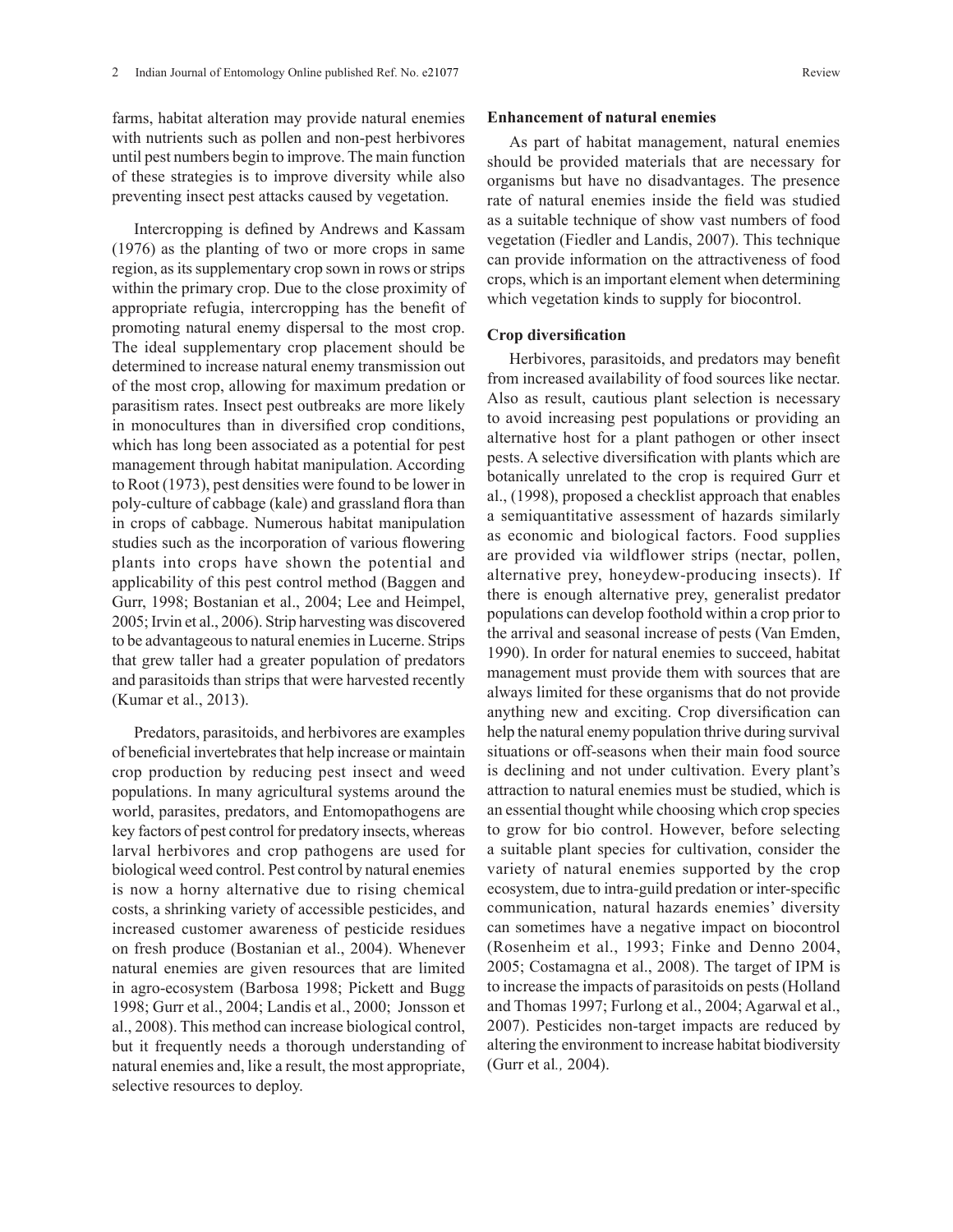**Habitat diversity:** Crop diversification within a field can benefit over the duration of the crop cycle, and that in the case of field crops, the overall habitat is commonly diversified by the addition of perennial components to help in the survival of natural enemies. Hedgerows, shelterbelts, conservation headlands, and beetle banks will all be planted with permanent plants to promote habitat diversity (Gurr et al., 2004) if the diversity of species within the refuges and neighbouring areas can grow with the refuge's age (Frank, 1997), these structure might have to be conventional for several duration to manage their complete possible. The supply of beetle banks is one method for increasing natural enemy populations through habitat diversification. These are recognized by grass-covered soil banks in the central of grassland (Thomas et al., 1991, 1992). Tiger beetles (Cicindelinae), predatory carabids, rove beetles (Staphylinidae), sphecoid wasps, and even a number of the spiders that make nests in the ground can find protection and overwintering grounds in these places (Thomas et al., 1991, 1992) and variety (MacLeod et al., 2004). Although increasing predation has been recorded around beetle banks (Collins et al., 2002), this effect is not widespread (Prasad and Snyder, 2006).

The development of blooming strips to provide nectar from flowers as nutrients for natural enemies also is excellently technique of ecosystem management to protect natural predators (Pfiffner and Wyss, 2004; Gurr et al., 2005; Heimpel and Jervis, 2005). If effective biological control requires on a wide range of biological predators, landscape managing is important (Tscharntke et al., 2008). The density of such common species can be increased by management; however species richness is often determined by the landscape composition (Roschewitz et al., 2005; Schmidt et al., 2005; Schmidt et al., 2008). The addition of organic amendments to the soil, such as composts, crop grasses, or animal wastes, resulted in increased in the number of general predators in many agro-ecosystems (Badejo et al., 1995; Brust, 1993; Culliney and Pimentel, 1985; Litsinger and Ruhendi, 1984; Larsen et al., 1996; Pimentel and Warneke, 1989; Morris, 1922; Riechert and Bishop, 1990).

**Cover crops:** Cover crops provide a ground cover and their flowers can act as attractants for the natural enemies by providing pollen and nectar other than altering the microclimate which is suitable for the natural enemy population. Cover crops, on the other side, can act as weeds if not managed effectively, competing with both the crops for nutrients and water (Bugg and Waddington, 1994; Meyer et al., 1992; Nyczepir et al., 1998), They'll likely improve production value or reduce yields (Brown and Glenn, 1999) , Annual plant vegetation, whether grown for nuts and seeds or moderately (perhaps designated areas for biological diversity), can create a complex environment, specifically when understory vegetation is present to provide various levels. These types of environment components can host combinations of beneficial and pest invertebrates with a wide range of trophic connections (Bugg and Waddington, 1994; Altieri and Schmidt, 1985). Recent events in study of selection processes appeared to be promising for identifying flower species that serve the needs of parasitoids while providing utility to pests. It's frequently difficult to forecast how a particular covering plant may affect the number of natural enemies (Letourneau, 1998; Barbosa and Wratten, 1998). Very less research has been carried on the usefulness of canopy crops in pest management because the primary function of such crops is to supply a ground cover and not the enhancement of the predator populations.

The effect of canopy crops on beneficial organisms may generally be examined by looking at insectnatural enemy complexes, which include insect and enemy dispersal capabilities, environment needs, and resources required for reproduction and survival (Ferro and McNeil, 1998). for example, Manipulation of land cover structure within a crop and its surrounding vegetation, such as, can improve biological control of certain arthropod pests. However, by intensifying other insect species, increasing a crop disease, or adding a weed species, it can have the opposite influence on the overall target of included production (Prokopy, 1994; Barbosa and wratten, 1998). Improved crop cover can sometimes induce hyper parasitism of natural enemies by attracting secondary parasites, resulting in an increase in pest numbers (Stephens et al., 1998). Pests of natural nemies adversaries can get in each other's way. Through a widespread effect below the trophic level, such impacts may result in reduced crop growth (Snyder and Wise, 2001).

**Intercropping and mixed cropping:** Intercropping is the farming of two or many crops in different field, with the supplementary crop often seeded in rows or sheets alternating within the main crops, whereas mixed cropping is the planting of various crops on the same piece of ground with no regard for row proportions (Andrews and Kassam, 1976). The proximity of adequate refugia facilitates natural enemy dissemination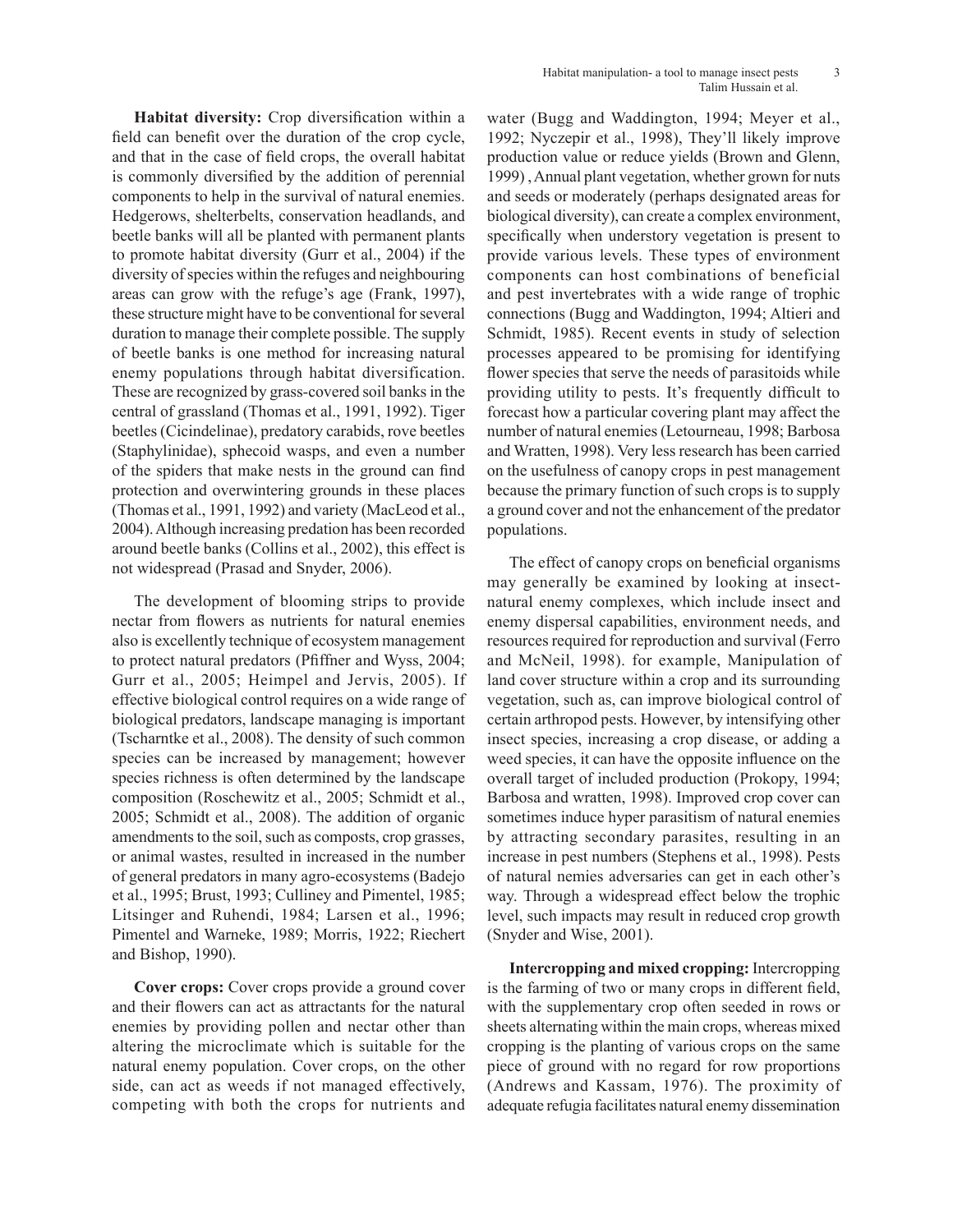to the major crop, which is a major advantage of intercropping. This is ready to support a greater load of natural enemies through the provision of subsidies within the type of nectar and pollen to optimise movement of biological control into the major crop, so predation or parasitism rates succeed, the effective distance of secondary crops must be determined. Intercropping cereal crops through molasses grass (*Melinis minutiflora*) improved stem-borer parasitism by Cotesia sesamiae in Africa (Khan et al.*,* 1997). Intercropping can produce refuge or nutritional sources for natural enemies by growing crop or non-crop plants in close proximity to the major crop. The intercrop can even create the favourable microclimate to hasten the activity of predators and parasitoids while hindering the pest survival. The choice of the intercrop also plays a significant role within the effectiveness of Bio control. Natural enemies were observed in wheat field follow maize crops rather than alfalfa crops. (Gallo and Pekar, 1999). As the period since pasture increased, beneficial insect numbers in a wheat agroecosystem reduced.

**Other cultural practices:** Ploughing, growing, and harvest are examples of cultural methods that can drastically affect the quantity of predators such as spiders, birds, and small animals. Clean cultivation of a fields or nearby trees can help crops survive, but it also kills animals, small rodents, insects, and carabids that rely on the vegetation for protection. Other cultural practices like soil management e.g., NPV of cabbage semilooper (*Trichoplusia ni*) is more persistent in less acid soils and liming of soil for virus conservation. Watering was found in increase efficacy of *Verticillium lecanii* in greenhouse aphids. Crop residue management is found effective for parasitoids viz*. Epiricania melanoleuca*, *Parachrysocharis javensis* on *Pyrilla perpusilla* if crop residues of sugarcane were left unburnt in field (Odum, 2003).

## **CONCLUSIONS**

Habitat manipulation is a new technology in biological control that promotes biodiversity and ensures the stability and sustainability of the agroecosystem by enhancing predator species, which helps in pest biological control while also increasing food resources (nectar, pollen, alternative prey, honeydewproducing insects of natural enemy). The mixture of natural enemies supported by the crop ecosystem must even be considered before selecting an appropriate plant species for cultivation, Increased natural enemy diversity may have a negative influence on bio control agents in some situations because to intra-guild preying or inter-specific interaction. If bio control relies on a diverse spectrum of natural predators, landscape management could be critical. It may enhance the properties of some common species, however species diversity is usually determined by the community structure. Clean cultivation of a fields or surrounding trees can make crops grow, but it can also harm birds, smaller animals, insects, and carabids that depend on the trees and shrubs for refuge.

#### **REFERENCES**

- Agarwal V M, Rastogi N, Raju S V S. 2007. Impact of predatory ants on two lepidopteran insect pests in Indian cauliflower agro-ecosystems. Journal of Applied Entomology 131: 493-500.
- Altieri M A, Schmidt L L. 1985. Cover crop manipulation in Northern California orchards and vineyards: effects on arthropod communities. Biological Agriculture Horticulture 3:1-24.
- Andow D A. 1991. Vegetational diversity and arthropod population response. Annual Review Entomology 36:561-586.
- Andrews D J, Kassam A H. 1976. The importance of multiple cropping in increasing world food supplies. In 'Multiple Cropping: American Society Agronomy, Special Publication 27. Papendick A. Sanchez G B, Triplett (eds.). American Society of Agronomy: Madison. pp. 1-10.
- Arthur D R. 1945.*Aphidius granarius,* Marsh., in relation to its control of *Myzus kaltenbachi*, Schout. Bulletin of Entomological Research 35(3): 257-70.
- Badejo M A, Tian G, Brussaard L. 1995. Effect of various mulches on soil micro-arthropods under a maize crop. Biological Fertilizer Soils 20: 294-298.
- Baggen L R, Gurr G M. 1998. The influence of food on *Copidosoma koehleri*, and the use of flowering plants as a habitat management tool to enhance biological control of potato moth, *Phthorimaea operculella*. Biological Control 11(1): 9-17.
- Barbosa P, Wratten S D. 1998. Influence of plants on invertebrate predators: implications to conservation biological control. Barbosa P (ed). Conservation biological control. San Diego (USA): Academic Press. pp. 83-100.
- Barbosa P. 1998. Agro ecosystems and conservation biological control. Conservation biological control. P Barbosa (ed.), Academic Press, San Diego. pp. 155-183.
- Berndt L A. 2002. The effect of floral resources on the leaf roller (Lepidoptera: Tortricidae) parasitoid *Dolichogenidea tasmanica* (Cameron) (Hymenoptera: Braconidae) in selected New Zealand vineyards. Ph.D. Thesis, Lincoln University.
- Bostanian N J, Goulet H O, Hara J, Masner L, Racette G. 2004. Towards insecticide free apple orchards: flowering plants to attract beneficial arthropods. Bio-control Science and Technology 14: 25-37.
- Brown M W, Glenn D M. 1999. Ground cover plants and selective insecticides as pest management tools in apple orchards. Journal of Economic Entomology 92: 899-905.
- Brust G E. 1993. Natural enemies in straw-mulch reduce Colorado potato beetle populations and damage in potato. Biological Control 4: 163-169.
- Bugg R L, Waddington C. 1994. Using cover crops to manage arthropod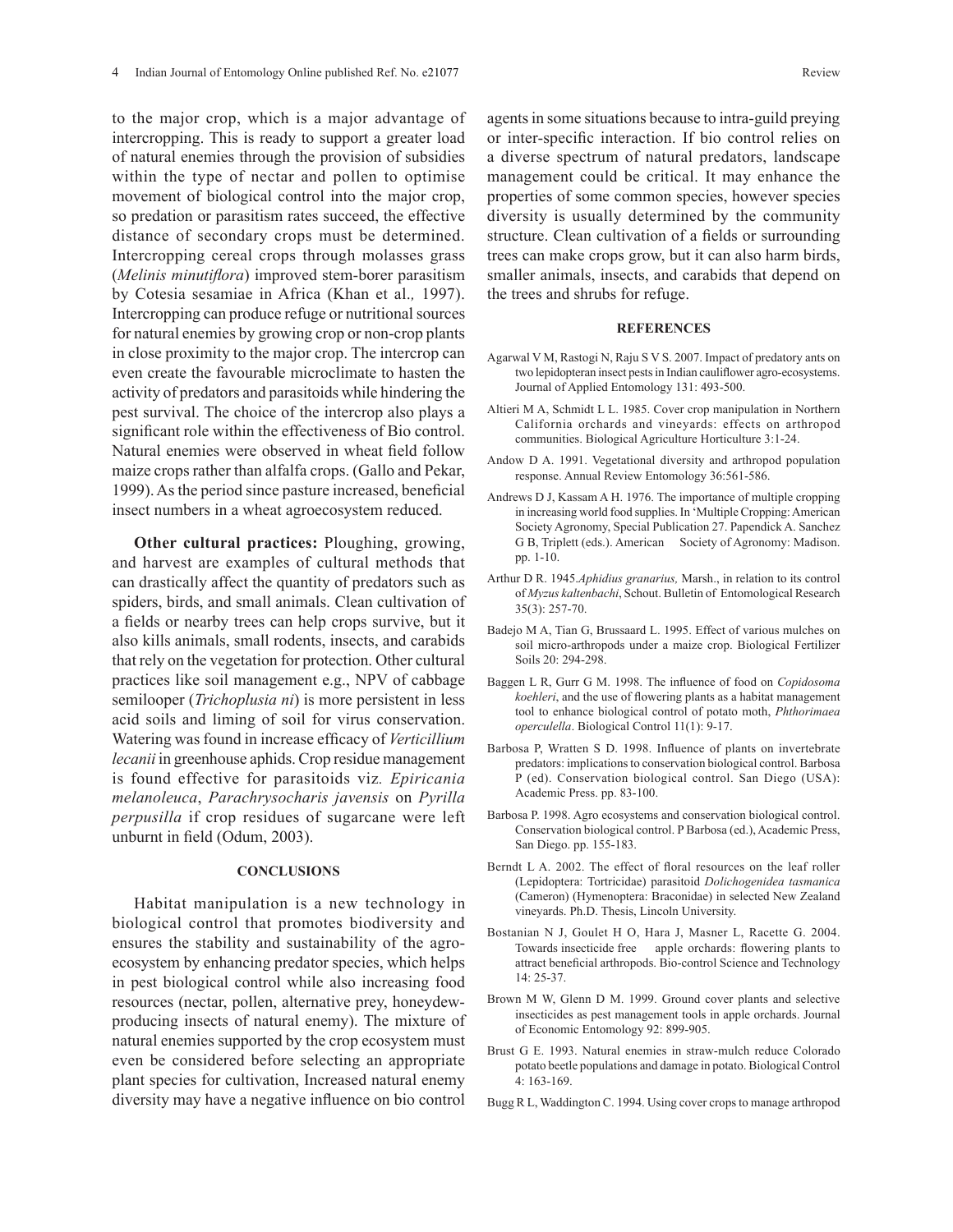pests of orchards: a review Agriculture Ecosystem Environment 50: 11-28.

- Collins K L, Boatman N D, Wilcox A, Holland J M, Chaney K. 2002. Influence of beetle banks on cereal aphid predation in winter wheat. Agriculture Ecosystem and Environment 93: 337-350.
- Costamagna A C, Landis D A, Brewer M J. 2008. The role of natural enemy guilds in *Aphis glycines* suppression. Biological Control 45: 368-379
- Culliney T W, Pimentel D. 1985. Ecological effects of organic agricultural practices on insect populations. Agricultural Ecosystem and Environment 15: 253-266
- De la Fuente E B, Suarez S A, Ghersa C M. 2003. Weed and insect communities in wheat crops with different management practices. Agronomy Journal 95: 1542-1549.
- Dyer L E, Landis D A. 1996. Effects of habitat, temperature, and sugar availability on longevity of *Eriborus terebrans* (Hymenoptera: Ichneumonidae). Environmental Entomology 25(5): 1192-1201.
- Ferro D N, McNeil J N. 1998. Habitat enhancement and conservation of natural enemies of insects. In: Barbosa P, editor. Conservation biological control. San Diego (USA): Academic Press 123-132.
- Fiedler A K, Landis D A. 2007. Attractiveness of Michigan native plants to arthropod natural enemies and herbivores. Environmental Entomology 36: 751-765.
- Frank T. 1997. Species diversity of ground beetles (Carabidae) in sown weed strips and adjacent fields. Biological Agriculture and Horticulture 1:15 (1-4): 297-307.
- Furlong M J, Shi Z H, Liu S S, Zalucki M P. 2004. Evaluation of the impact of natural enemies on *Plutella xylostella* L. (Lepidoptera: Yponomeutidae) populations on commercial Brassica farms. Agricultural and Forest Entomology 6: 311-322.
- Gallo J, Pekar S. 1999. Winter wheat pests and their natural enemies under organic farming system in Slovakia: effect of Ploughing and previous crop. Anzeigerfür Schadlingskunde 72: 31-36.
- Gurr G M, Scarratt S L, Wratten S D Berndt, L, Irvin N. 2004. Ecological engineering, habitat manipulation and pest management. ecological engineering for pest management: Advances in habitat manipulation for arthropods. G M Gurr, W S Altier (eds.). pp. 1-12.
- Gurr G M, Van Emden H F, Wratten S D. 1998. Habitat manipulation and natural enemy efficiency: implications for the control of pests. In conservation biological control. Academic Press. pp.155-183.
- Gurr G M, Wratten S D, Tylianakis J M, Kean J, Keller M. 2005. Providing plant foods for natural enemies in farming systems: balancing practicalities and theory. In: Wackers FL, van Rijn PCJ, Bruin J (eds) Plant-provided food for carnivorous insects: a protective mutualism and its application. Cambridge University Press, Cambridge, pp 326-347
- Heimpel G E, Jervis M A. 2005. Does floral nectar improve biological control by parasitoids? In: Wackers, F, L., van Rijn P C J, Bruin J (eds) Plant-provided food for carnivorous insects: a protective mutualism and its application. Cambridge University Press, Cambridge. pp 267-304.
- Heimpel G E, Rosenheim J A, Kattari D. 1997. Adult feeding and lifetime reproductive success in the parasitoid Aphytis melinus. Entomologiaexperimentalis et applicate 83(3): 305-315.
- Hickman J M, Wratten S D. 1996. Use of Phacelia tanacetifolia strips to enhance biological control of aphids by hoverfly larvae in cereal fields. Journal of Economic Entomology 89: 832-840.
- Holland J M, Thomas S R. 1997. Quantifying the impact of polyphagous invertebrate predators in controlling cereal aphids and in preventing

wheat yield and quality reductions. Annual of Applied Biology 131: 375-397.

- Hooks C R R, Valenzuela H R, DefrankJ. 1998. Incidence of pests and arthropodnatural enemies in zucchini grown with living mulches. Agriculture Ecosystems and Environment 69: 217-231.
- Irvin N A, Scarratt S L, Wratten S D, Frampton C M, Chapman R B, Tylianakis J M. 2006. The e $\square$ ects of floral under stores on parasitism of leafrollers (Lepidoptera: *Tortricidae*) on apples in New Zealand. Agricultural and Forest Entomology 8: 25-34.
- Irvin N A, Wratten S D, Frampton F M. 2000. Understory Management for the Enhancement of the Leafroller Parasitoid; *Dolichogenideatasmanica* (Cameron) in Orchards at Canterbury, New Zealand. In "Hymenoptera: Evolution, Biodiversity and Biological Control" (A. D. Austin, and M. Dowton, Eds.), pp. 396-403. CSIRO, Collingwood, Australia.
- Jacob H S, Evans E V. 2000. Influence of carbohydrate foods and mating on longevity of the parasitoid *Bathyplectescurculionis* (Hymenoptera: Ichneumonidae). Environmental Entomology 29: 1088-1095.
- Jervis M A, Kidd N A C, Fitton M G, Huddleston T, Dawah H A. 1993. Flower-visiting by hymenopteran parasitoids. Journal of Natural History 27: 67-105.
- Jonsson, M, Wratten S D, Landis D A, Gurr G M. 2008. Recent advances in conservation biological control of arthropods by arthropods. Biological Control 45: 172-175.
- Khan Z R, Ampong-Nyarko K, Chiliswa P, Hassanali A, Kimani S, Wande W L, Woodcock C M. 1997. Intercropping increases parasitism of pests. Nature 388(6643): 631-632.
- Kumar L, Yogi M K, Jagdish J. 2013. Habitat manipulation for biological control of insect pests: A review. Research Journal of Agriculture and Forestry Sciences. p. 6063.
- Landis D A, Menalled F D, Costamagna A C, Wilkinson T K. 2005. Manipulating plant resources to enhance beneficial arthropods in agricultural landscapes. Weed Science 53: 902-908.
- Landis D A, Wratten S D, Gurr G M. 2000. Habitat management to conserve natural enemies of arthropod pests in agriculture. Annual Reveiw Entomology. 45:175-201
- Larsen K J, Purrington R R, Brewer S R, Taylor H D.1996. Influence of sewage sludge and fertilizer on the ground beetle (Coleoptera: Carabidae) fauna of an old-field community Entomology 25: 452-459.
- Lee J C, Heimpel G E. 2005. Impact of flowering buckwheat on Lepidopteran cabbage pests and their parasitoids at two spatial scales Biological Control 34: 290-301.
- Letourneau D K. 1998. Conservation biology: lessons for conserving natural enemies. In: Barbosa P, editor. Conservation biological control. San Diego (USA): Academic Press. p. 9-38.
- Litsinger J A, Ruhendi. 1984. Rice stubble and straw mulch suppression of preflowering insect pests of cowpeas sown after puddled rice. Environmental Entomology 13: 509-514.
- MacLeod A, Wratten S D, Sotherton N W, Thomas M B. 2004. 'Beetle banks' as refuges for beneficial arthropods in farmland: long-term changes in predator communities and habitat. Agriculture and Forest Entomology 6: 147-154.
- Meyer J R, ZehrE I, Meagher R L, Salvo S K. 1992. Survival and growth of peach trees and pest populations in orchard plots managed with experimental ground covers. Agriculture Ecosystem Environment 41: 353-363.
- Morris H M. 1922. The insect and other invertebrate fauna of arable land at Rothamsted. Annual Applied Biological 9: 282-305.